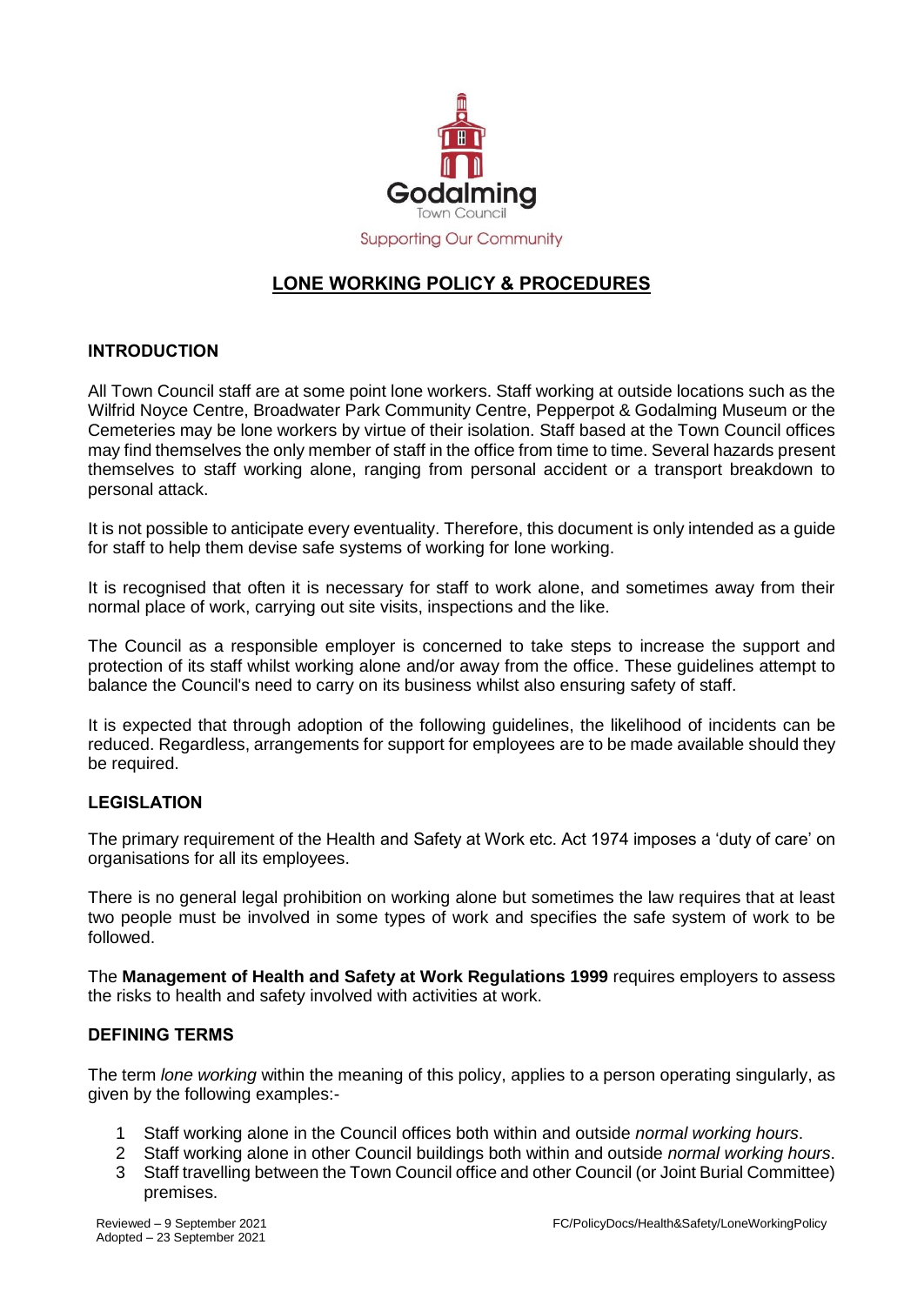This policy does not specifically pertain to staff working from home.

### **A POLICY FOR SAFEGUARDING STAFF**

Wherever possible, lone working should be avoided, however, where lone working is unavoidable reasonable steps should be taken to ensure lone workers are not placed at unacceptable risk.

Managers should ensure that staff working alone and operating out-of-doors are supplied with appropriate PPE and communication arrangements.

Lone workers should carry a mobile telephone at all times. The telephone need not be Council supplied but the contact number should be made available to the Support Services Executive as well as their line manager.

All employees are required to take all reasonable safety precautions when undertaking their work function and this requirement is especially important when operating alone.

Managers of staff who are required to regularly work alone or externally from the main council offices are to ensure periodic meetings are held to support the health and well-being of the employee. Such meetings are also required to monitor workload and performance.

Employees who operate in a lone worker capacity should inform their manager of any change in their personal circumstances, including health, which might have a bearing on their personal safe working arrangements.

Staff instructing contractors who may be required to work alone at council premises are to ensure that appropriate arrangements are in place to monitor lone contractors and that the lone contractor has a named point of contact within the council, including telephone contact details.

## **LONE WORKING PROCEDURES & GUIDANCE**

#### **GUIDELINES FOR EARLY AND LATE WORKERS:**

Any member of staff working outside normal working hours is at greater risk when there is no help available. The best solution is to avoid such lone working, either by home-working or by planned activity involving two or more people.

If it is unavoidable, sensible precautions should be taken:

The Line Manager should be aware that such work is taking place and ensure that staff know of any special arrangements required on entering or leaving the premises and making it secure. When working alone, outside normal office hours, entrance doors should be locked. Entry to the council offices outside of normal opening hours should only be permitted by prior appointment.

#### **GUIDELINES FOR STAFF WORKING ALONE DURING OFFICE HOURS:**

If working alone during office hours then on no account should the front door be opened to anyone without first ascertaining, who the visitor is.

Visitors into the offices should be met in the entrance hall (in this way the visitor will be unlikely to know that there is no-one else in the office). If any visitor makes you uncomfortable, and appears unwilling to leave, then you must either lock the foyer door to prevent entry into the office or if this is not possible leave the building including via the rear exit door if necessary and then contact any other staff member to accompany you back into the building.